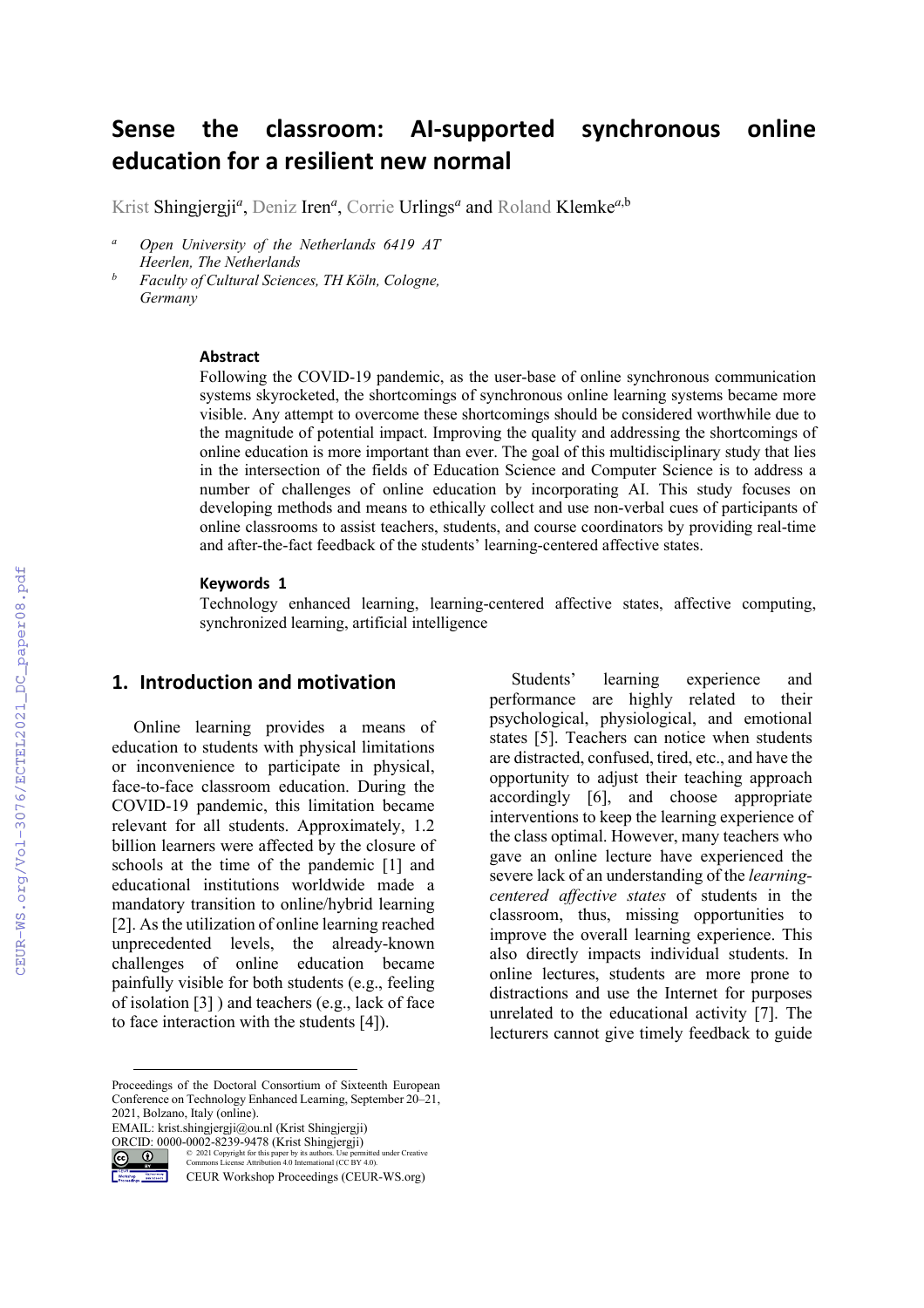the attention since they do not observe the students physically. As a result, the students are left alone to manage their learning experience, stay motivated, and struggle not to fall behind during the educational activity. The underlying reason that leads to these challenges is the communication modality limitations of video conferencing technologies.

In this study, we build on Media Naturalness Theory to examine the limitations of video conferencing as a medium of communication for online, synchronized education. Our objective is to develop artificial intelligence (AI) models to detect a multitude of components of learning-centered affective states (e.g., gestures, micro-expressions, and macro-expression) of the learners, and present the aggregated information to the teacher and the course coordinator in a privacy-protecting manner, and provide the individual information to the students themselves.

The remainder of this paper is structured as the following. Section 2 sheds light on the background and related work. Section 3 lays out the details of the overall research methodology. Section 4 highlights important discussion points such as the theoretical and practical implications, and ethical considerations.

## **2. Background and related work**

In this section we explain the overall methodology that is proposed for this study.

# **2.1. Communication modalities and Media Naturalness Theory**

Human communication occurs in multiple modalities such as voice, speech, facial expressions, and body language [8]. One important type of human communication is the non-verbal communication which is the way of conveying information without the use of words via non-verbal cues i.e., facial expressions and body language [9]. Video conferencing platforms fall short in conveying non-verbal cues among participants. The shortcomings of video conferencing as a communication medium can be analyzed and improved based on the Media Naturalness Theory (MNT). MNT describes the criteria to assess the degree of naturalness of a

communication medium that partly relates to the capability of transmitting body language, facial expressions, and natural speech [10]. According to this theory, a reduction in a medium's naturalness may lead to a decrease in learning effectiveness, and a potential increase in ambiguity of the conveyed message [11].

# **2.2. Learning centered affective states**

Many studies that aim to detect the relationship between online learning and emotions by applying emotion recognition techniques, use the basic emotions, namely, happiness, sadness, fear, disgust, anger, and surprise [12]. A plethora of studies that report an accurate mapping among facial expressions and emotions exist in the literature [13], [14], [15]. However, D'Mello in [5] states that the basic emotions are quite infrequent in the context of learning with educational software which raised the need of focusing on the learning-centered affective states, such as *engagement, concentration, boredom, anxiety, confusion, frustration,* and *happiness*. In contrast to emotion recognition, the mapping between facial expressions and learningcentered affective states has been severely understudied [16].

The observable non-verbal cues consist of gestures and body postures (e.g., head-tilt, nod, shake), micro-expressions (e.g., movement of inner eyebrows and lips), other expressions (e.g., smile, frown, confusion), and other activities (e.g., note-taking, active-listening, looking-away) [17]. The state-of-the-art facialexpression recognition (FER) and gesture recognition (GR) models use Convolutional Neural Network (CNN) and Recurrent Neural Network (RNN) hybrid networks [18]. These models perform discrete/momentary measurement (i.e., in short intervals), generally on single modality, and they are trained on datasets in which the non-verbal cues are mimicked by actors (i.e., not naturally occurring). As previously mentioned, the detection of constructs other than the six universal emotions<sup>[2](#page-1-0)</sup>, such as learning-centered affective states does not have a rich literature. However, the collection of high-quality data for the recognition of learning-centered affective states has been the subject of several studies

<span id="page-1-0"></span><sup>&</sup>lt;sup>2</sup> sadness, happiness, fear, anger, surprise, and disgust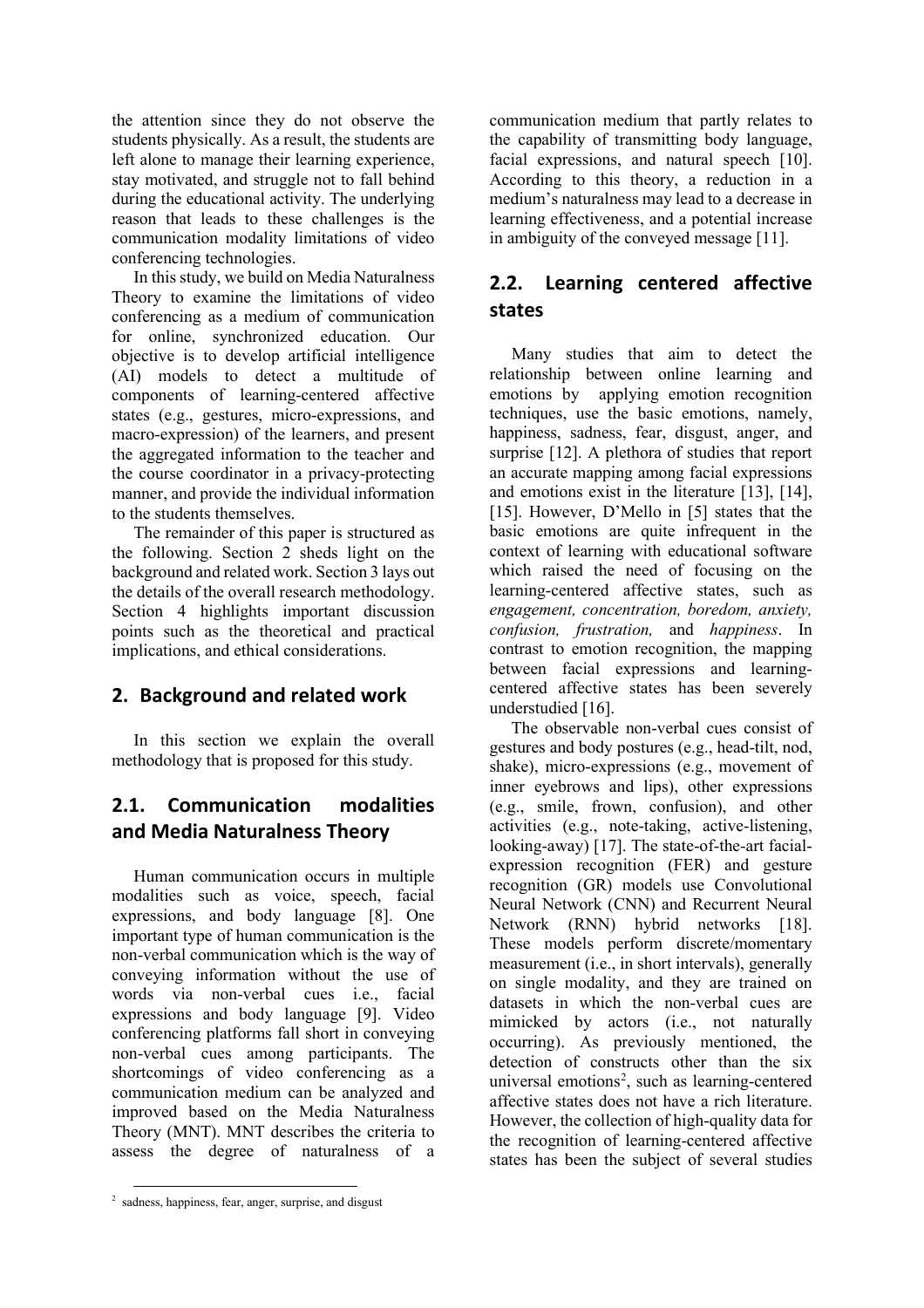that have certain important limitations, for instance; focusing only on game-based interfaces [19], being explicit to certain ethnic groups [20], and having a limited target affective set such as the level of engagement on a scale [21], and the lack of interest and boredom [22].

In this study, we will bridge this gap by improving the CNN-RNN hybrids architecturally by introducing attention layers, formulating fitting objective functions, fusing data from multiple modalities, and applying transfer learning to train models with the multimodal data collected from synchronous online education settings.

### **3. Methodology**

In this section we explain the overall methodology that is proposed for this research.

#### **3.1. Research model**

Active and engaged learning is an important model in online higher education. Therefore, this study aims at addressing the motivational and emotional side of online education, by providing information that can assist educators to refine the educational activities that they have devised. Our aspiration is to utilize theories of learning, motivation, and emotion in combination to (1) define the relationship between learning-centered affective states of students and observable non-verbal cues, (2) develop specialized multi-modal AI algorithms for the recognition of learning-centered affective states, (3) and design tools to present this information in an actionable way for teachers and students to improve the learning process respecting the privacy of all participants (Figure 1).

Thus, the research questions of our studies are as follows:

- 1. Which are the specific non-verbal feedback needs (e.g., facial expressions) of teachers and students in online lectures?
- 2. How can we automatically detect nonverbal cues and translate them to learningcentered affective states of multiple participants in online, synchronous, educational activities?
- 3. How can we present this information to teachers in real-time so that they can take

actions to positively influence the learningcentered affective states of the students?

- 4. How can we provide students with this information so that learning-centered affective states are positively influenced?
- 5. How can we design a system that is ethically sound, that respects privacy concerns and keeps all collected data secure?



**Figure 1**: The research model

#### **3.2. Approach**

In this study, we will employ Design-Based Research (DBR) and experiments throughout multiple iterations (Figure 2). Teachers and students will be involved in focus groups and co-designing of prototypes [23]. The DBR iterations consist of literature study, requirements elicitation, participatory design, and evaluation of the interventions (i.e., integrated AI models) in pilot studies of online learning. The AI models will be developed through experimentation cycles which comprise data collection, annotation, algorithm development, and model training and evaluation. We will collect data from publicdomain video repositories and online lecture sessions recorded by us with the informed consent of participants. The data will be annotated by multiple experts in terms of observed non-verbal cues. Consecutively, we will develop algorithms, train and test FER-GR, and the learning-centered affective states recognition AI models on multiple datasets to ensure generalizability. We will rely on metrics that are commonly used in machine learning, i.e., precision, recall, and F-1 measure to evaluate the accuracy of our models. Data management will be conducted in line with the FAIR data principles [24].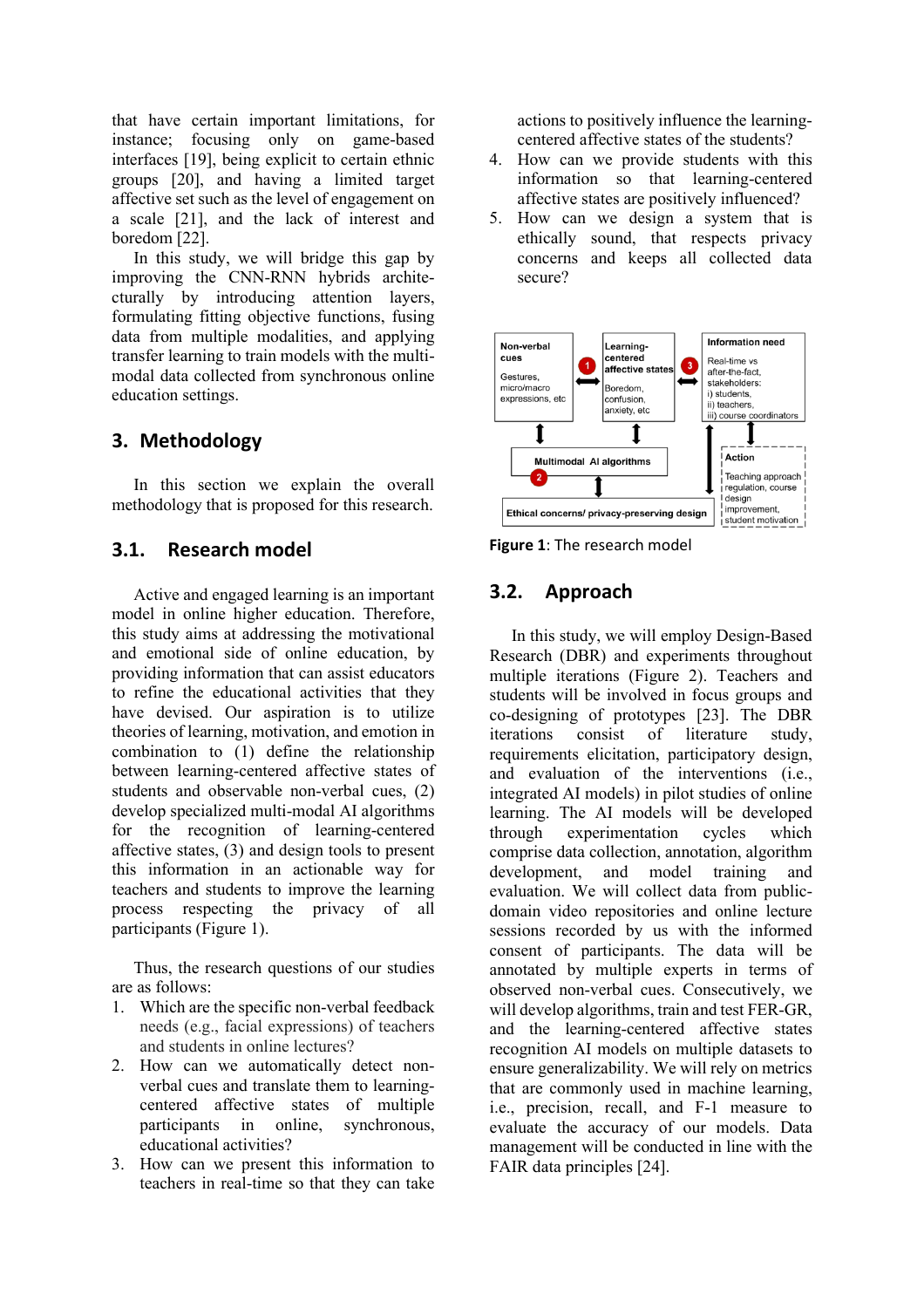

**Figure 2:** The research approach

We envision the system to provide certain information in real-time and after-the-fact to various stakeholders for different purposes (Table 1). The information flow is targeted at specific educational purposes for each party involved, with short-term and long-term educational benefits.

**Table 1** Information flow to the actors of the system

| When      | Who     | What                                                                                                                                                        | Why                                                                                                                              |
|-----------|---------|-------------------------------------------------------------------------------------------------------------------------------------------------------------|----------------------------------------------------------------------------------------------------------------------------------|
| Real-time | Teacher | Aggregated<br>information<br>regarding the<br>overall<br>learning-<br>centered<br>affective states<br>of students in<br>the classroom.                      | Teacher may<br>(a) alter the<br>teaching<br>style and/or<br>(b) initiate<br>interventions<br>(e.g.,<br>breakout<br>rooms).       |
|           | Student | A semiotic<br>indicator that<br>shows their<br>own learning-<br>centered<br>affective<br>states, as well<br>as suitable<br>nudges (e.g.,<br>pop questions). | Keep the<br>student<br>engaged and<br>active,<br>positive<br>influence on<br>the learning<br>process and<br>self-<br>regulation. |

| After-the-fact | Teacher            | A report that<br>shows the<br>detected<br>learning-<br>centered<br>affective states<br>of the overall<br>classroom<br>matched to<br>different parts<br>of the<br>educational<br>activity (e.g.,<br>slides,<br>activities,<br>interventions)<br>as a timeline. | Improve<br>design of<br>educational<br>activity and<br>delivery<br>style.      |
|----------------|--------------------|---------------------------------------------------------------------------------------------------------------------------------------------------------------------------------------------------------------------------------------------------------------|--------------------------------------------------------------------------------|
|                | Course Coordinator | Learning-<br>centered<br>affective states<br>trend of a<br>course<br>throughout<br>multiple online<br>educational<br>activities.                                                                                                                              | Evidence-<br>based course<br>design and<br>ensuring<br>educational<br>quality. |

#### **4. Discussion**

In this section, we discuss several important aspects of this study including the theoretical and practical implications, the privacy concerns as well as the limitations.

# **4.1. Theoretical and practical implications**

The outcomes of our experiments will potentially allow us to gain a deeper understanding on how learning-centered affective states are indicated by observable non-verbal cues, and how these states can be related to an effective learning experience. Our results will also contribute to the Media Naturalness Theory by extending it to cover widely used video conferencing platforms and tailor it for education scenarios.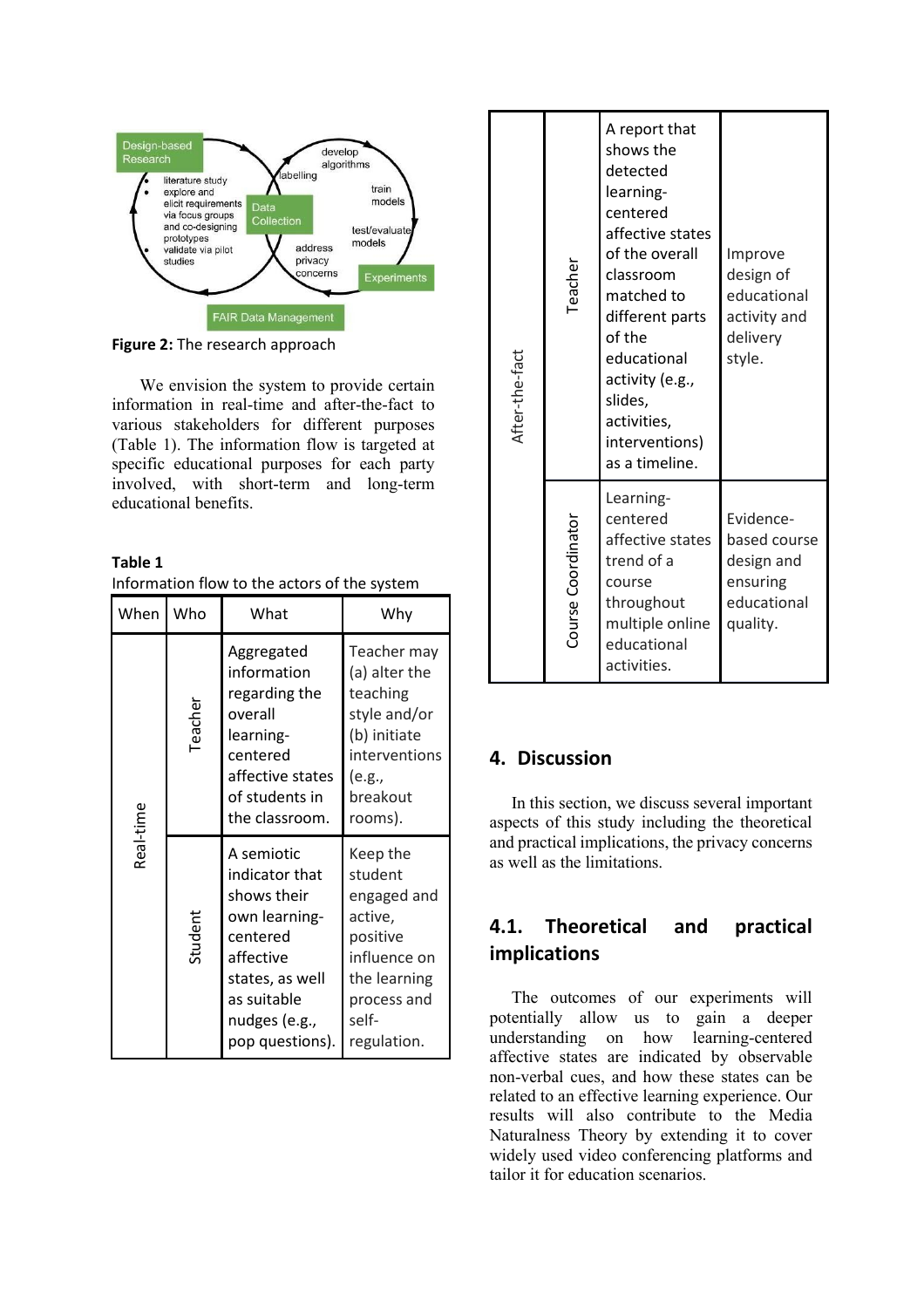The practical outcome of this study will be an analytical platform that is integrated to video conferencing clients of the students and the teachers. The platform will be able to provide feedback both on *real-time* and *after-the-fact*  for all the involved actors in the course: *students*, *teachers*, and *course coordinators* (Table 1). In real-time, the platform will provide the teachers with aggregated information regarding the learning-centered<br>affective states of the students. This of the students. This information will give the teachers the opportunity to respond in different ways such as changing the teaching style and/or intervene in the course content flow. Students are going to receive information regarding their own learning-centered states, which they can use to self-regulate and be active and engaged. Regarding the real-time feedback, the system will be designed in a way that optimizes its use while taking part in the educational activity. On a longer-term aspect, this aggregated information will be useful for the teachers and the course coordinators as it would play the role of an evidence-based course evaluation which can be used for future improvement of delivery style and course design from the side of the teacher and the course coordinator respectively.

#### **4.2. Privacy**

We acknowledge the privacy-sensitive nature of this study. To protect the privacy of students, and to prevent a possible misuse of the technology, e.g., using the obtained information to evaluate students, we design core privacypreserving measures to shape our research around them. Firstly, all data collection and experimentation will be voluntary and with the informed consent of the participants. The ethical board will be consulted prior to all data collection phases. The training data will be collected anonymously with no possibility to link to individuals. Secondly, the designed system will keep sensitive individual data (e.g., video) on individuals' computers. We will use a virtual webcam that implements AI models and analyzes video data on client computers. This feature will also allow students to keep their camera off (use avatars or nothing at all) while still benefiting from the system. Only the processed and anonymized data (i.e., numerical representations of non-verbal cues) will be transferred, and the teacher will only be provided with information that is aggregated at classroom-level. Finally, this study solely aims at developing a method for improving the quality of online education, and not as a way of individual assessment of the students or the teachers. We are confident that this privacypreserving design will not allow any misuse of the system.

### **4.3. Limitations**

The source of the data in this study will be the participants' cameras, which results in two important limitations. First, we cannot observe the entire environment of a student, thus, it is not possible to differentiate whether the observed non-verbal cues of an individual student are the result of an event in the classroom or an off-task activity. Second, in the online classrooms, students are in control of their cameras and may refuse to turn them on even when the proposed privacy-preserving methods are in place. In that case, the proposed method is not applicable.

### **5. References**

- [1] Education: From disruption to recovery, 2021 URL: https://en.unesco.org/covid19/educatio nresponse.
- [2] S. Dhawan, Online Learning: A Panacea in the Time of COVID-19 Crisis, Journal of Educational Technology Systems 49 (2020) 5–22. doi: 10.1177/0047239520934018.
- [3] M. Alawamleh, L. M. Al-Twait, G. R. Al-Saht, The effect of online learning on communication between instructors and students during Covid-19 pandemic, Asian Education and Development Studies (2020). doi: 10.1108/AEDS-06- 2020-0131.
- [4] S. Gurung, Challenges faced by teachers in online teaching during Covid-19 pandemic, The online journal of distance education and e-Learning 9 (2021).
- [5] S. D'Mello, A selective meta-analysis on the relative incidence of discrete affective states during learning with technology, Journal of Educational Psychology 105 (2013) 1082-1099. doi: 10.1037/a0032674.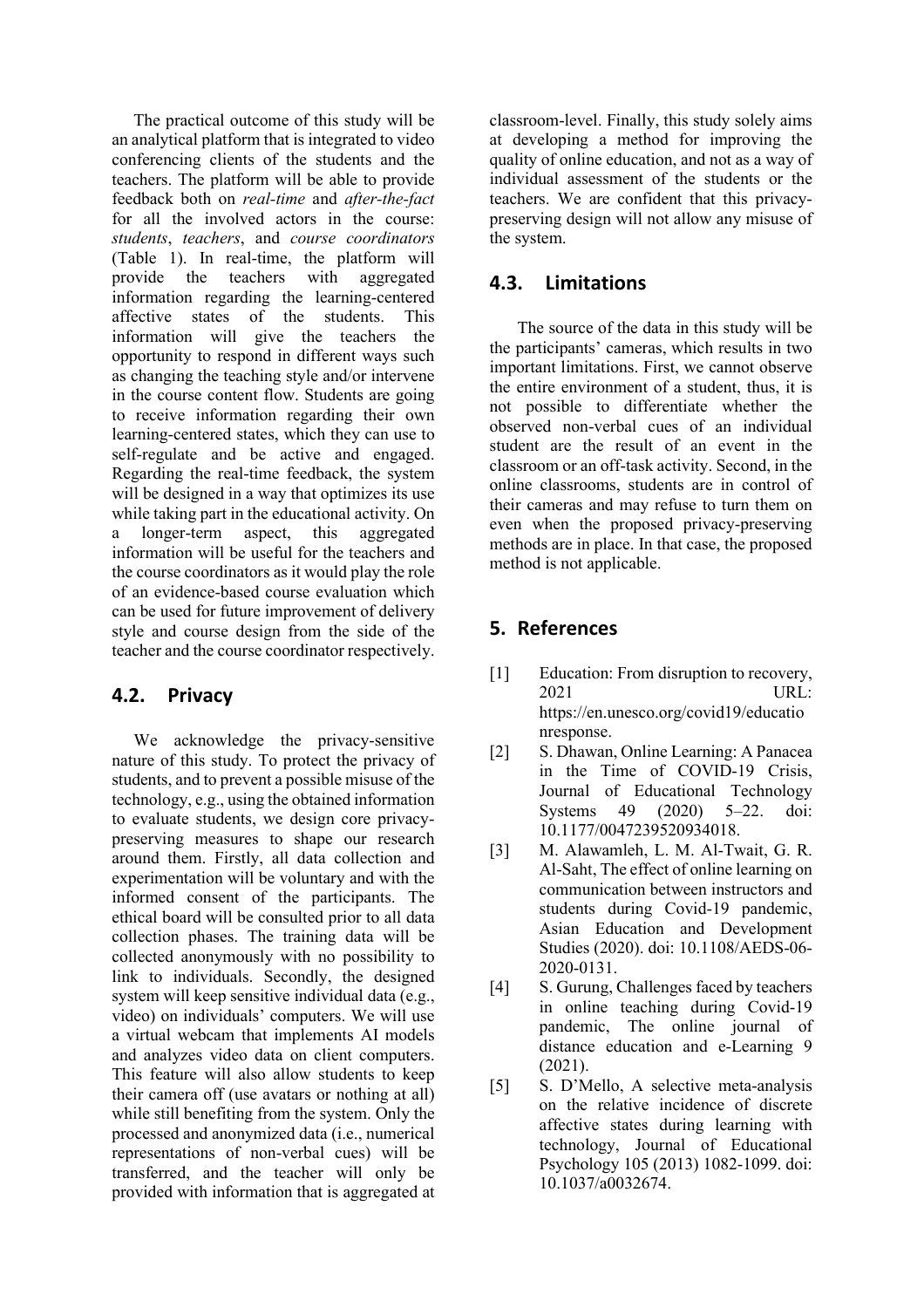- [6] K. Bahreini, R. Nadolski, W. Westera, Towards multimodal emotion recognition in e-learning environments, Interactive Learning Environments, (2016) 590–605. doi: 10.1080/10494820.2014.908927.
- [7] A. Lepp, J. E. Barkley, A. C. Karpinski, S. Singh, College Students' Multitasking Behavior in Online Versus Face-to-Face Courses, SAGE Open 9 (2019), doi: 10.1177/2158244018824505.
- [8] C. Jewitt, J. Bezemer, K. O'Halloran, Introducing multimodality, 1st. ed., Routledge, London, 2016. doi: 10.4324/9781315638027.
- [9] APA Dictionary of Phycology, 2020. URL: https://dictionary.apa.org/nonverbalcommunication.
- [10] N. Kock, Media naturalness theory: human evolution and behaviour towards electronic communication technologies, in: S Craig Roberts, Applied evolutionary psychology, Oxford University Press Inc., New York, 2012, pp. 381-398. doi: 10.1093/acprof:oso/9780199586073.00 1.0001.
- [11] O. Weiser, I. Blau, Y. Eshet-Alkalai, How do medium naturalness, teachinglearning interactions and Students' personality traits affect participation in synchronous E-learning?, Internet and Higher Education 37 (2018) 40–51. doi: 10.1016/j.iheduc.2018.01.001.
- [12] P. Ekman, An Argument for Basic Emotions, Cognition and Emotion 6<br>(1992) 169–200. doi: (1992) 169–200. doi: 10.1080/02699939208411068.
- [13] R. Reisenzein, M. Studtmann, G. Horstmann, Coherence between emotion and facial expression: Evidence from laboratory experiments, Emotion Review 5 (2013) 16–23. doi: 10.1177/1754073912457228.
- [14] M. Wegrzyn, M. Vogt, B. Kireclioglu, J. Schneider, J. Kissler, Mapping the emotional face. How individual face parts contribute to successful emotion recognition, PLoS ONE 12, (2017) doi: 10.1371/journal.pone.0177239.
- [15] P. Tarnowski, M. Kołodziej, A. Majkowski, R. J. Rak, Emotion recognition using facial expressions,

Procedia Computer Science 108 (2017) 1175–1184. doi:

10.1016/j.procs.2017.05.025.

- [16] M. A. A. Dewan, M. Murshed, F. Lin,<br>Engagement detection in online detection in online learning: a review, Smart Learning Environments 6 (2019). doi: 10.1186/s40561-018-0080-z.
- [17] D. Umnia Soraya, K. Candra Kirana, S. Wibawanto, H. Wahyu Herwanto, C. Wijaya Kristanto, Non-Verbal Communication Behavior of Learners on Online-based Learning, in: Proceedings of the 2nd International Conference on Vocational Education and Training (ICOVET 2018), 2019, pp. 4-6. doi: 10.2991/icovet-18.2019.2.
- [18] M. Sharma, D. Ahmetovic, L. A. Jeni, K. M. Kitani, Recognizing Visual Signatures of Spontaneous Head Gestures, in: 2018 IEEE Winter Conference on Applications of Computer Vision (WACV), 2018, pp. 400-408. doi:

10.1109/WACV.2018.00050.

- [19] Nigel Bosch, Sidney D'Mello, Ryan Baker, Jaclyn Ocumpaugh, Valerie Shute, Matthew Ventura, Lubin Wang, Weinan Zhao, Automatic detection of learning-centered affective states in the wild, in: Proceedings of the 20th International Conference on Intelligent User Interfaces (IUI '15), Association for Computing Machinery, New York, 2015, pp. 379–388. doi: 10.1145/2678025.2701397.
- [20] T. S. Ashwin, R. M. R. Guddeti, Affective database for e-learning and classroom environments using Indian students' faces, hand gestures and body postures, Future Generation Computer Systems 108 (2020), 334–348. doi: 10.1016/j.future.2020.02.075.
- [21] J. Whitehill, Z. Serpell, Y. C. Lin, A. Foster, J. R. Movellan, The faces of engagement: Automatic recognition of student engagement from facial expressions, IEEE Transactions on Affective Computing 5, (2014) 86–98. doi: 10.1109/TAFFC.2014.2316163.
- [22] L. B. Krithika, G. G. Lakshmi Priya, Student Emotion Recognition System (SERS) for e-learning Improvement Based on Learner Concentration Metric, in Procedia Computer Science 85